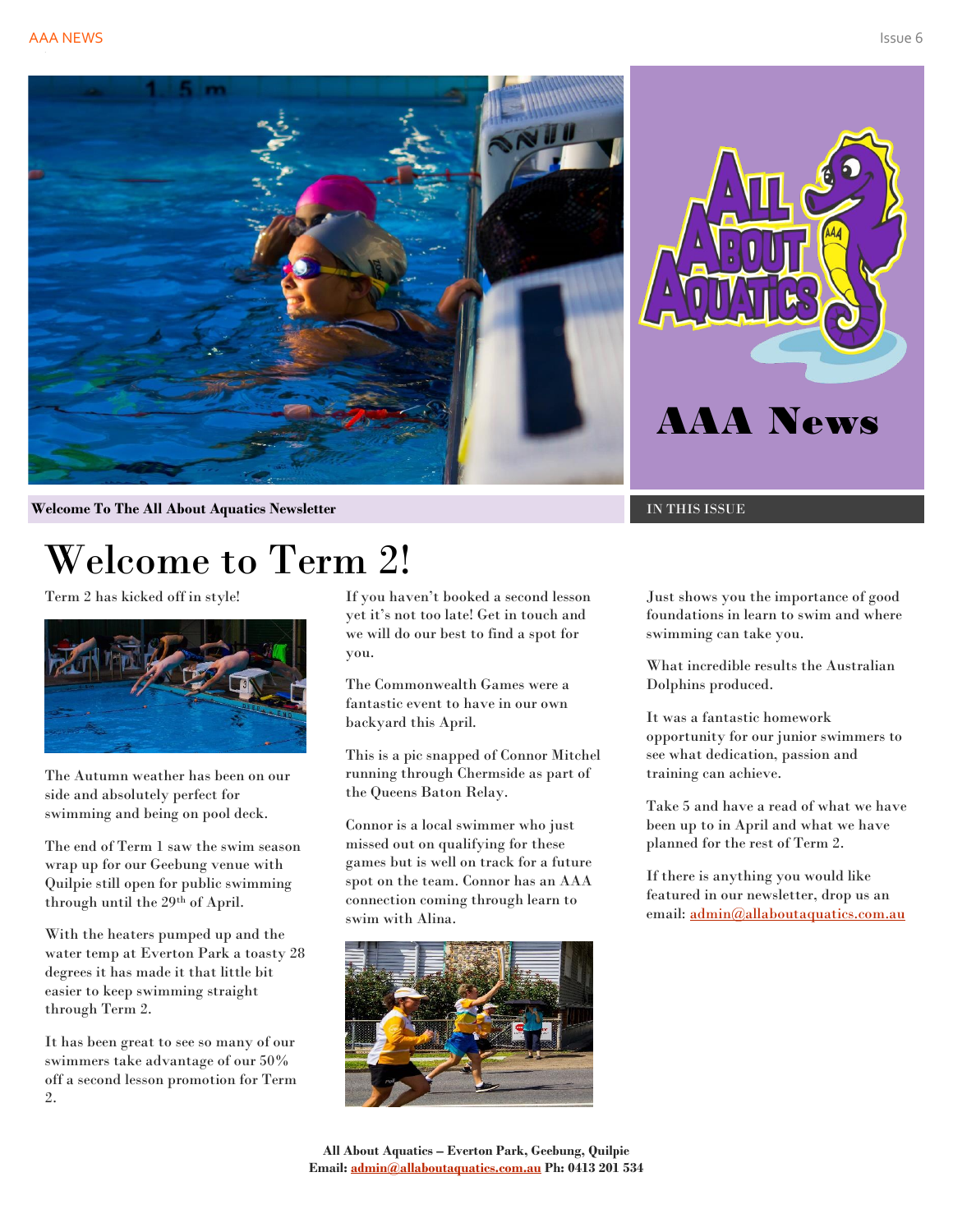#### **News from Quilpie**



April saw the end of our learn to swim and coaching season.

Public swimming at Quilpie was still very much on the agenda as well as our fantastic Aqua classes.

We also hosted our last movie night for the season which was another great night at the pool for all that attended.

The pool officially shut the doors for the season on the 29th of April.

After a long, hot, busy and inspiring season I'd like to take this opportunity to give a heartfelt thanks to Quilpie Shire Council, parents, children and citizens of Quilpie for welcoming me to the community so warmly and making use of this amazing pool facility.

For me personally, the reason I am involved in the aquatic industry is seeing the individual progress of swimmers whether through their own training program or one of our AAA programs.

It is a joy to see little ones progress from having to be coaxed into the water to having to be coaxed out of the water when it's time to go home!

I so enjoy seeing older swimmers knock seconds off race times whilst improving their swimming skills and I love seeing adults participate in aqua classes improving strength and movement.

This is what fills my heart with happiness!

Finally, a big thank you to all the AAA staff that have helped throughout the season at different stages – MJ, Bec, Ash, Kacey, Nicola & Winnie.

I couldn't have done all the hours myself and I am grateful to all of you.

See you next season at Quilpie for more of the same with a few interesting additions.

Keep tuned to our social media platforms and our newsletter to see what I get up to over winter.

Take care and see you all on pool deck again soon.



## **Easter Colouring Competition**

We saw some fantastic efforts come through for our Easter Colouring competition.



It was a hard one to judge but we couldn't go past this entry from Josephine Gardiner who was our eventual winner.

Remember to check out our social media pages regularly to see future promotions and competitions.

Well done and a big thank you to everyone that participated.

#### **Social Media Pages**

In the event of bad weather or events that may unfold quite quickly, we will do everything we can to contact you as early as possible.

We will also update our Facebook page to reflect any changes to classes due to lightning or severe storms.



Find us on Facebook at:

#### **All About Aquatics – Brisbane All About Aquatics – Quilpie**

Have a chat to one of our receptionists at our venues and they can help you find our page.

Instagram is where we publish pics of our swimmers along with swim quotes and tips from our AAA team.



Find us on Instagram at:

**@allaboutaquatics or, @aaaquilpie**

Keep tagging us in your swim pics at either:

**#allaboutaquaticsbrisbane or #allaboutaquaticsquilpie**